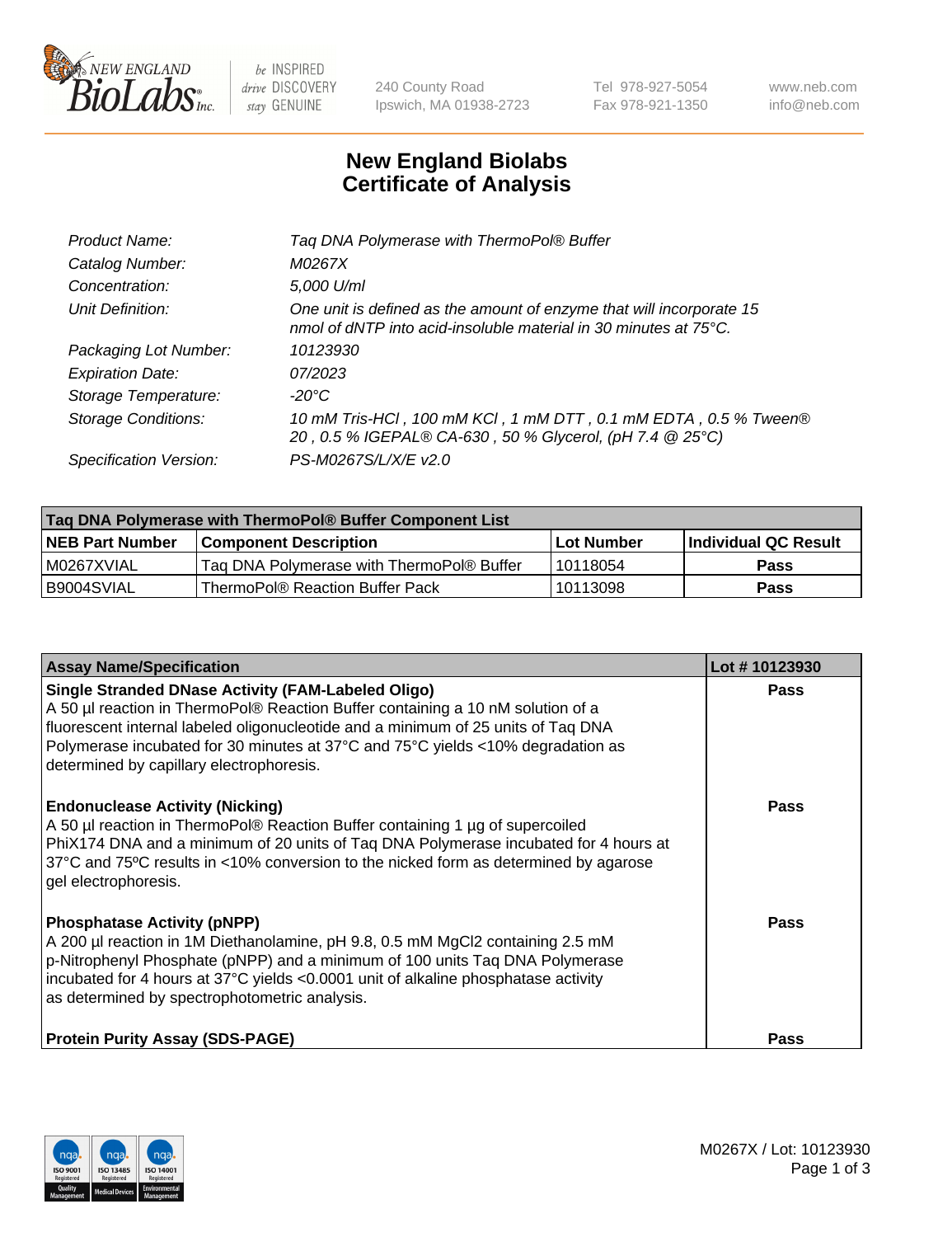

be INSPIRED drive DISCOVERY stay GENUINE

240 County Road Ipswich, MA 01938-2723 Tel 978-927-5054 Fax 978-921-1350

www.neb.com info@neb.com

| <b>Assay Name/Specification</b>                                                                                                                                                                                                                                                                                                                                                                               | Lot #10123930 |
|---------------------------------------------------------------------------------------------------------------------------------------------------------------------------------------------------------------------------------------------------------------------------------------------------------------------------------------------------------------------------------------------------------------|---------------|
| Taq DNA Polymerase is ≥ 99% pure as determined by SDS-PAGE analysis using Coomassie<br>Blue detection.                                                                                                                                                                                                                                                                                                        |               |
| <b>RNase Activity (Extended Digestion)</b><br>A 10 µl reaction in NEBuffer 4 containing 40 ng of a 300 base single-stranded RNA<br>and a minimum of 1 $\mu$ of Taq DNA Polymerase is incubated at 37 $\degree$ C. After incubation<br>for 16 hours, >90% of the substrate RNA remains intact as determined by gel<br>electrophoresis using fluorescent detection.                                             | Pass          |
| qPCR DNA Contamination (E. coli Genomic)<br>A minimum of 5 units of Taq DNA Polymerase is screened for the presence of E. coli<br>genomic DNA using SYBR® Green qPCR with primers specific for the E. coli 16S rRNA<br>locus. Results are quantified using a standard curve generated from purified E. coli<br>genomic DNA. The measured level of E. coli genomic DNA contamination is ≤ 1 E. coli<br>genome. | Pass          |
| PCR Amplification (5.0 kb Lambda DNA)<br>A 50 µl reaction in ThermoPol® Reaction Buffer in the presence of 200 µM dNTPs and<br>0.2 µM primers containing 5 ng Lambda DNA with 1.25 units of Taq DNA Polymerase for<br>25 cycles of PCR amplification results in the expected 5.0 kb product.                                                                                                                  | <b>Pass</b>   |
| <b>Non-Specific DNase Activity (16 Hour)</b><br>A 50 µl reaction in NEBuffer 2 containing 1 µg of T3 or T7 DNA in addition to a<br>reaction containing Lambda-HindIII DNA and a minimum of 5 units of Taq DNA<br>Polymerase incubated for 16 hours at 37°C results in a DNA pattern free of<br>detectable nuclease degradation as determined by agarose gel electrophoresis.                                  | <b>Pass</b>   |

This product has been tested and shown to be in compliance with all specifications.

One or more products referenced in this document may be covered by a 3rd-party trademark. Please visit <www.neb.com/trademarks>for additional information.